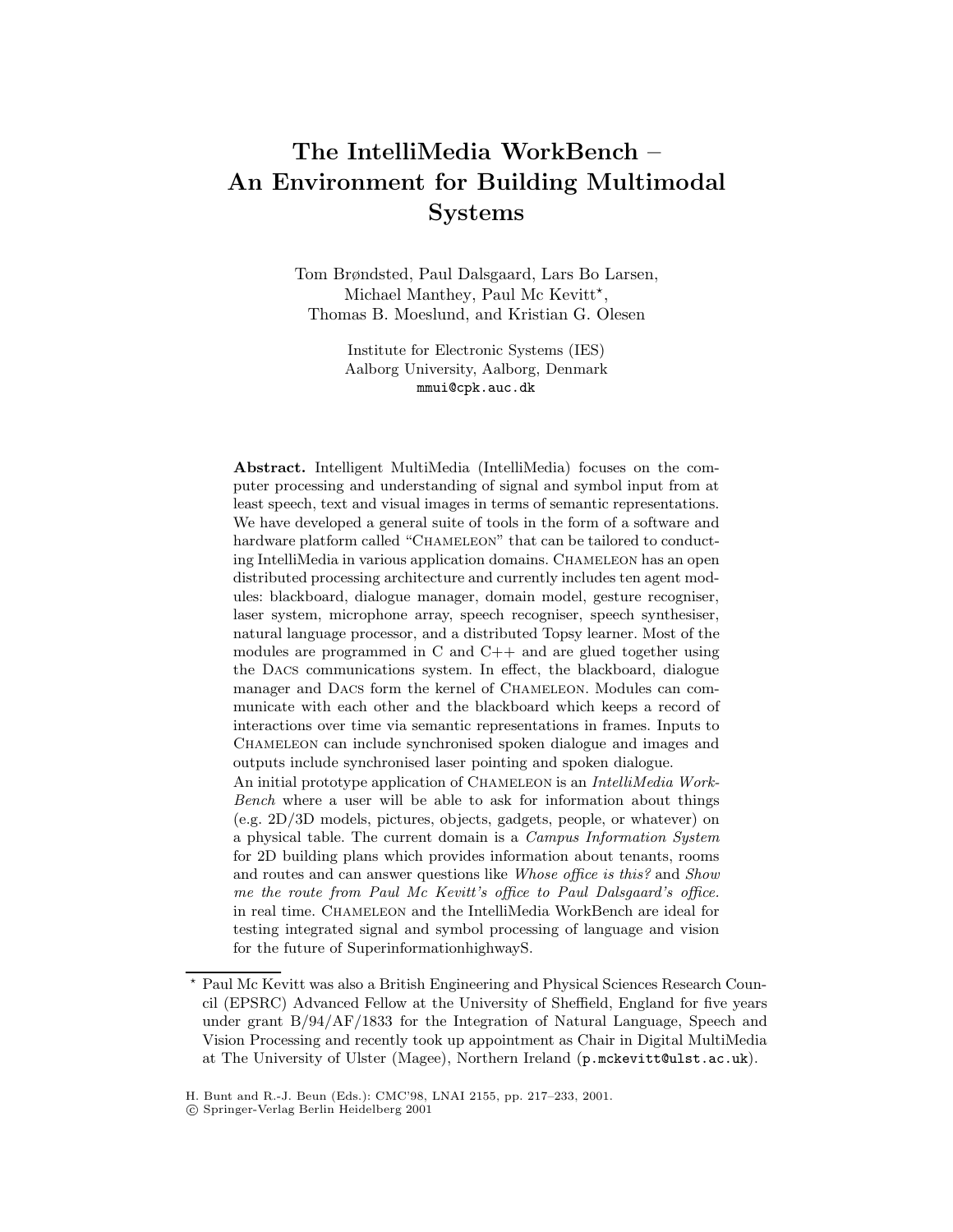## 1 Introduction

IntelliMedia, which involves the computer processing and understanding of perceptual input from at least speech, text and visual images, and then reacting to it, is complex and involves signal and symbol processing techniques from not just engineering and computer science but also artificial intelligence and cognitive science (Mc Kevitt 1994, 1995/96, 1997). With IntelliMedia systems, people can interact in spoken dialogues with machines, querying about what is being presented and even their gestures and body language can be interpreted.

People are able to combine the processing of language and vision with apparent ease. In particular, people can use words to describe a picture, and can reproduce a picture from a language description. Moreover, people can exhibit this kind of behaviour over a very wide range of input pictures and language descriptions. Although there are theories of how we process vision and language, there are few theories about how such processing is integrated. There have been extensive debates in psychology and philosophy with respect to the degree to which people store knowledge as propositions or pictures (Kosslyn and Pomerantz 1977, Pylyshyn 1973). Other recent moves towards integration are reported in Denis and Carfantan (1993), Mc Kevitt (1994, 1995/96) and Pentland (1993).

The Institute for Electronic Systems at Aalborg University, Denmark has expertise in the area of IntelliMedia and has already established an initiative called IntelliMedia 2000+ funded by the Faculty of Science and Technology. IntelliMedia 2000+ coordinates research on the production of a number of real-time demonstrators exhibiting examples of IntelliMedia applications, a new Master's degree in IntelliMedia, and a nation-wide MultiMedia Network (MMN) concerned with technology transfer to industry. A number of student projects related to IntelliMedia 2000+ have already been completed and currently five student groups are enrolled in the Master's conducting projects on multimodal interfaces, billiard game trainer, virtual steering wheel, audio-visual speech recognition, and face recognition. IntelliMedia 2000+ is coordinated from the Center for PersonKommunikation (CPK) which has a wealth of experience and expertise in spoken language processing, one of the central components of IntelliMedia, but also in radio communications which would be useful for mobile applications (CPK Annual Report, 1998). IntelliMedia 2000+ involves four research groups from three departments within the Institute for Electronic Systems: Computer Science (CS), Medical Informatics (MI), Laboratory of Image Analysis (LIA) and Center for PersonKommunikation (CPK), focusing on platforms for integration and learning, expert systems and decision taking, image/vision processing, and spoken language processing/sound localisation respectively. The first two groups provide a strong basis for methods of integrating semantics and conducting learning and decision taking while the latter groups focus on the two main input/output components of IntelliMedia, vision and speech/sound. More details on IntelliMedia 2000+ can be found at http://www.cpk.auc.dk/imm.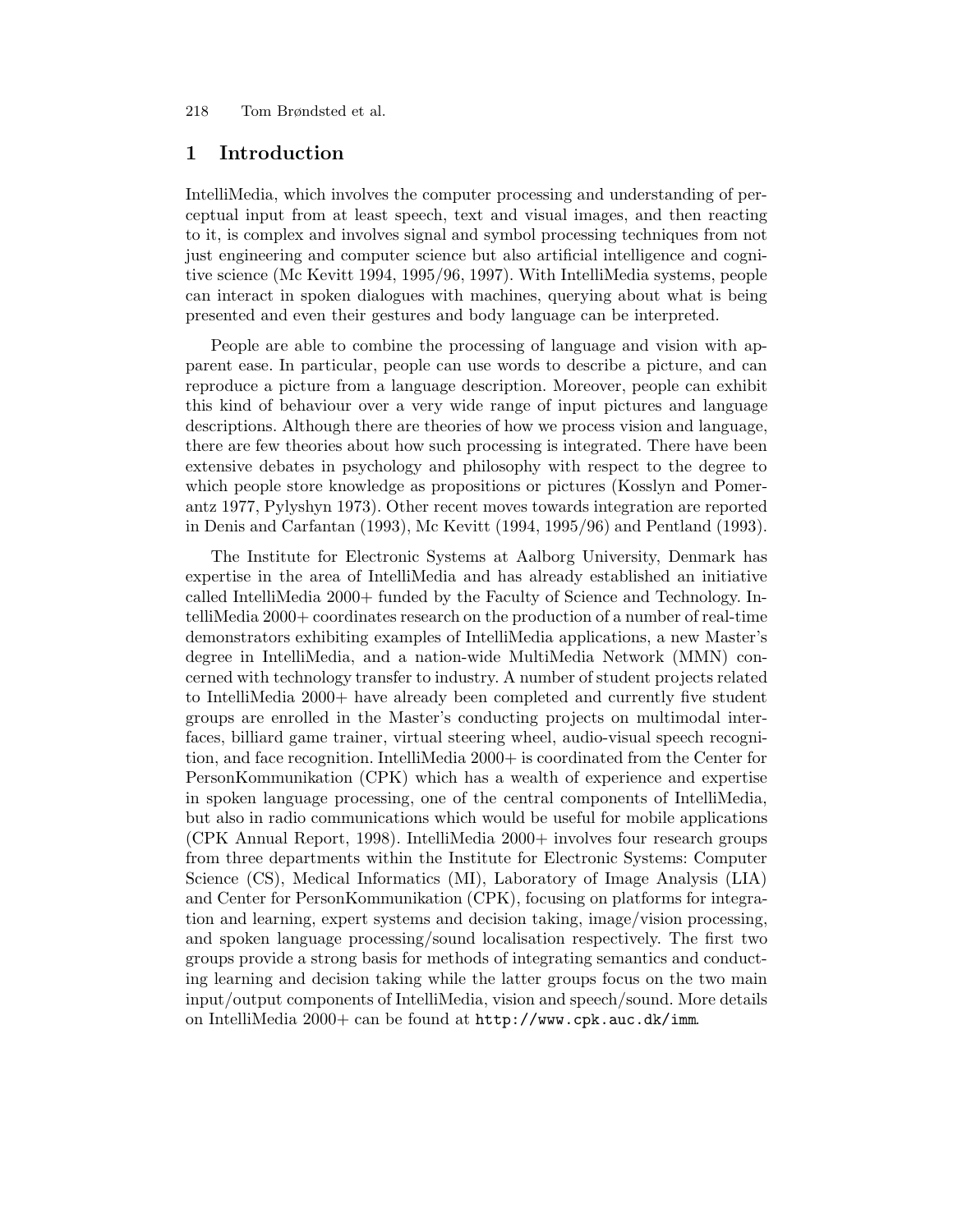# 2 CHAMELEON and the IntelliMedia WorkBench

IntelliMedia 2000+ has developed the first prototype of an IntelliMedia software and hardware platform called CHAMELEON which is general enough to be used for a number of different applications. CHAMELEON demonstrates that existing software modules for (1) distributed processing and learning, (2) decision taking, (3) image processing, and (4) spoken dialogue processing can be interfaced to a single platform and act as communicating agent modules within it. CHAMELEON is independent of any particular application domain and the various modules can be distributed over different machines. Most of the modules are programmed in C++ and C. More details on Chameleon and the IntelliMedia WorkBench can be found in Brøndsted et al. (1998).

#### 2.1 IntelliMedia WorkBench

An initial application of CHAMELEON is the *IntelliMedia WorkBench* which is a hardware and software platform as shown in Figure 1. One or more cameras and lasers can be mounted in the ceiling, and a microphone array placed on the wall, and there is a table where things (objects, gadgets, people, pictures, 2D/3D models, building plans, or whatever) can be placed. The current domain is a Campus Information System which at present gives information on the architectural and functional layout of a building. 2-dimensional (2D) architectural plans of the building drawn on white paper are laid on the table and the user can ask questions about them. At present the plans represent two floors of the 'A' (A2) building at Fredrik Bajers Vej 7, Aalborg University.



Fig. 1. Physical Layout of the IntelliMedia WorkBench.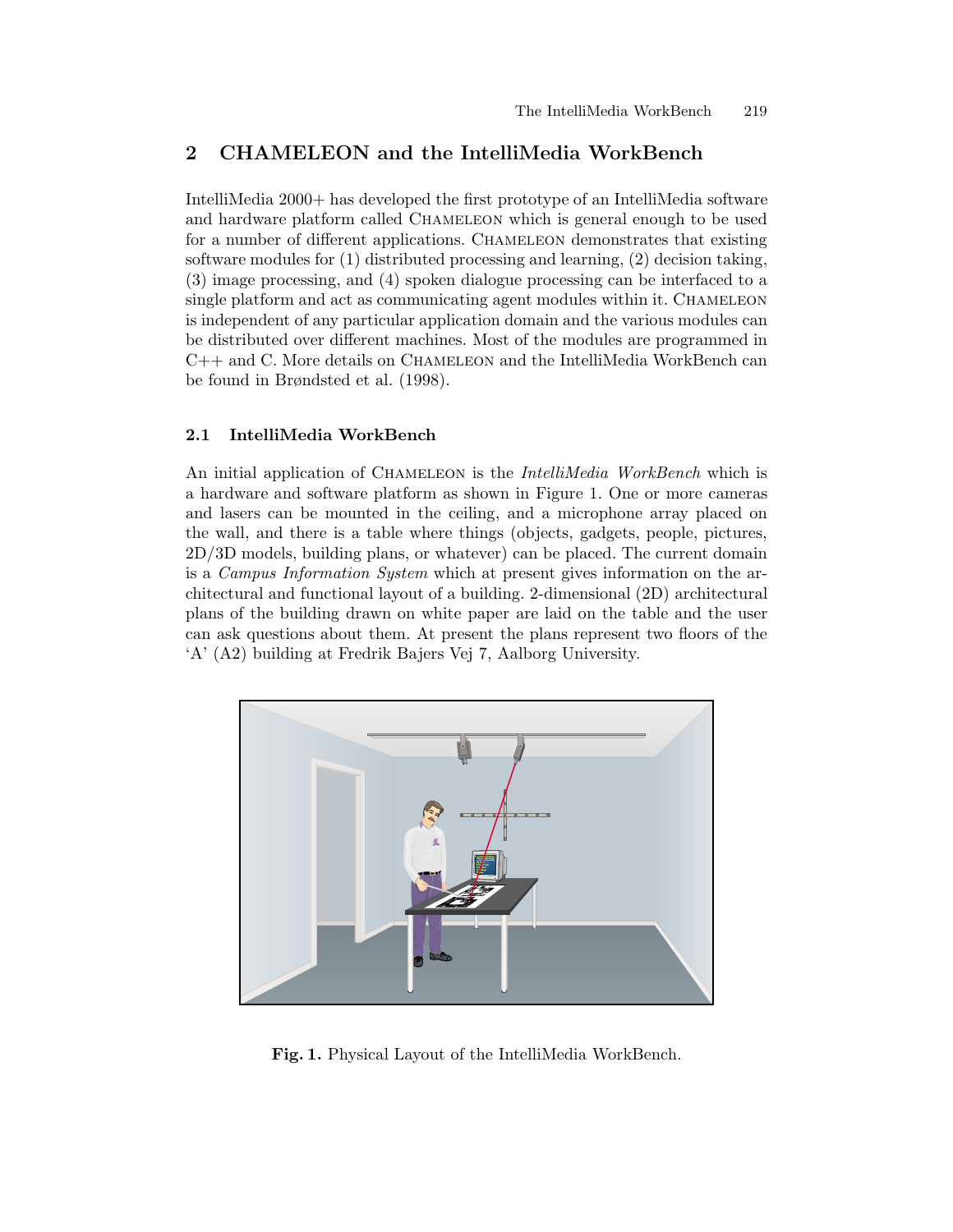Presently, there is one static camera which calibrates the plans on the table and the laser, and interprets the user's pointing while the system points to locations and draws routes with a laser. Inputs are simultaneous speech and/or pointing gestures and outputs are synchronised synthesised speech and pointing. We currently run all of Chameleon on a 200 MHz Intel pentium computer (r2d2) which handles input for the Campus Information System in real-time.

The 2D plan, which is placed on the table, is printed out on A0 paper having the dimensions:  $84x118cm$ . Due to the size of the pointer's tip  $(2x1cm)$ , the size of the table, the resolution of the camera and uncertainty in the tracking algorithm, a size limitation is introduced. The smallest room in the 2D plan, which is a standard office, can not be less than 3cm wide. The size of a standard office on the printout is 3x4cm which is a feasible size for the system. The 2D plan is shown in Figure 2.



Fig. 2. 2D Plan of the 'A' Building at Fredrik Bajers Vej 7, Aalborg University. Left: Ground Floor; Right: 1st Floor.

#### 2.2 Sample Interaction Dialogue

We present here a sample dialogue which the current first prototype can process. The example includes user intentions which are instructions and queries, and exophoric/deictic reference.

USER: Show me Tom's office. CHAMELEON: [points] This is Tom's office. USER: Point to Thomas' office. CHAMELEON: [points] This is Thomas' office.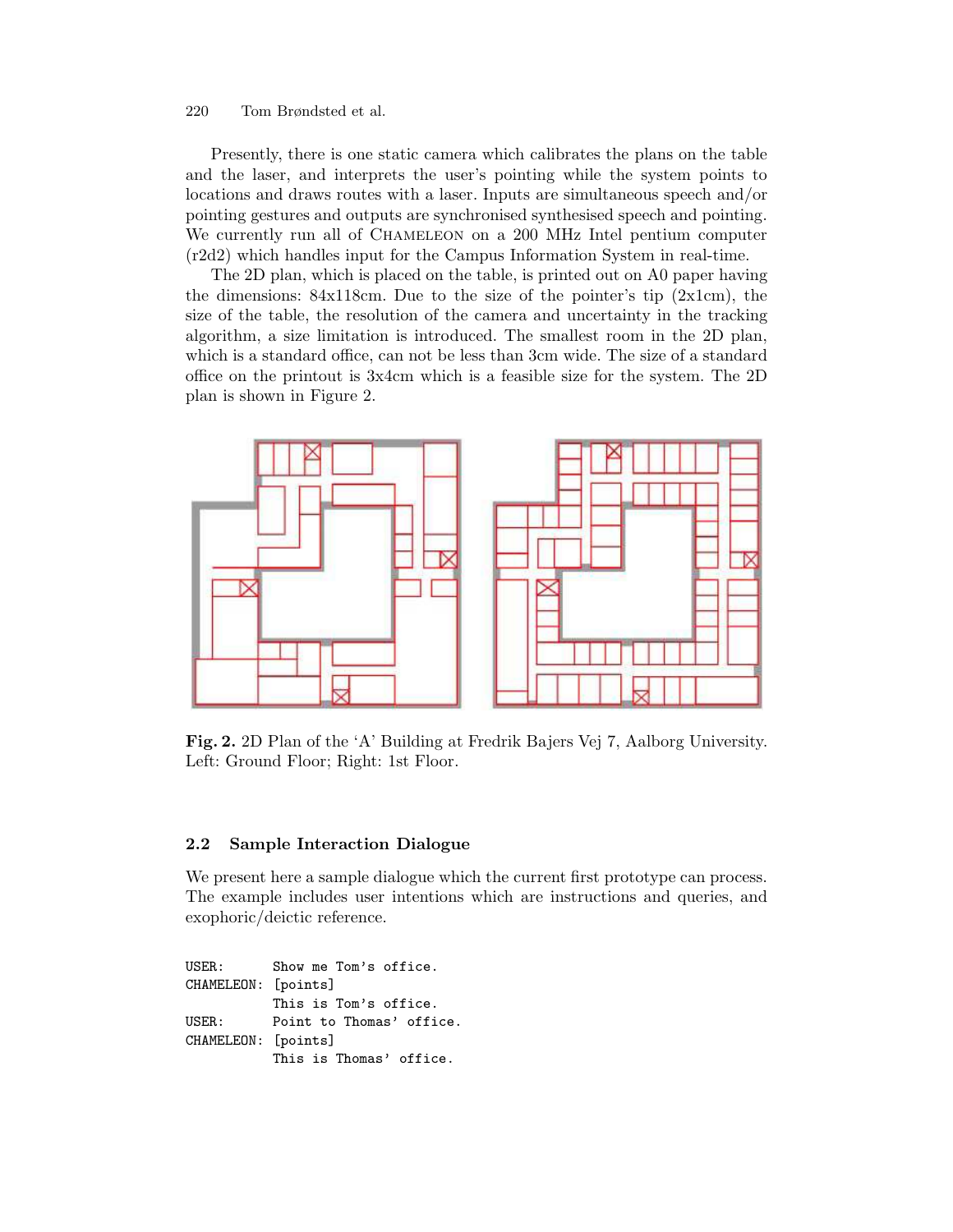| USER:               | Where is the computer room?                                |
|---------------------|------------------------------------------------------------|
| CHAMELEON: [points] |                                                            |
|                     | The computer room is here.                                 |
| USER:               | [points to instrument repair]                              |
|                     | Whose office is this?                                      |
| CHAMELEON: [points] |                                                            |
|                     | This is not an office, this is instrument repair.          |
| USER:               | [points]                                                   |
|                     | Whose office is this?                                      |
| CHAMELEON: [points] |                                                            |
|                     | This is Paul's office.                                     |
| USER:               | Show me the route from Lars Bo Larsen's office to          |
|                     | Hanne Gade's office.                                       |
|                     | CHAMELEON: [draws route]                                   |
|                     | This is the route from Lars Bo's office to Hanne's office. |
| USER:               | Show me the route from Paul Mc Kevitt's office             |
|                     | to instrument repair.                                      |
|                     | CHAMELEON: [draws route]                                   |
|                     | This is the route from Paul's office to instrument repair. |
| USER:               | Show me Paul's office.                                     |
| CHAMELEON: [points] |                                                            |
|                     | This is Paul's office.                                     |

#### 2.3 Architecture of CHAMELEON

Chameleon has a distributed architecture of communicating agent modules processing inputs and outputs from different modalities and each of which can be tailored to a number of application domains. The process synchronisation and intercommunication for Chameleon modules is performed using the Dacs (Distributed Applications Communication System) Inter Process Communication (IPC) software (see Fink et al. 1996) which enables CHAMELEON modules to be glued together and distributed across a number of servers. Presently, there are ten software modules in Chameleon: blackboard, dialogue manager, domain model, gesture recogniser, laser system, microphone array, speech recogniser, speech synthesiser, natural language processor (NLP), and Topsy as shown in Figure 3. Information flow and module communication within Chameleon are shown in Figures 4 and 5. Note that Figure 4 does not show the blackboard as a part of the communication but rather the abstract flow of information between modules. Figure 5 shows the actual passing of information between the speech recogniser, NLP module, and dialogue manager. As is shown all information exchange between individual modules is carried out using the blackboard as mediator.

As the intention is that no direct interaction between modules need take place the architecture is modularised and open but there are possible performance costs. However, nothing prohibits direct communication between two or more modules if this is found to be more convenient. For example, the speech recogniser and NLP modules can interact directly as the parser needs every recognition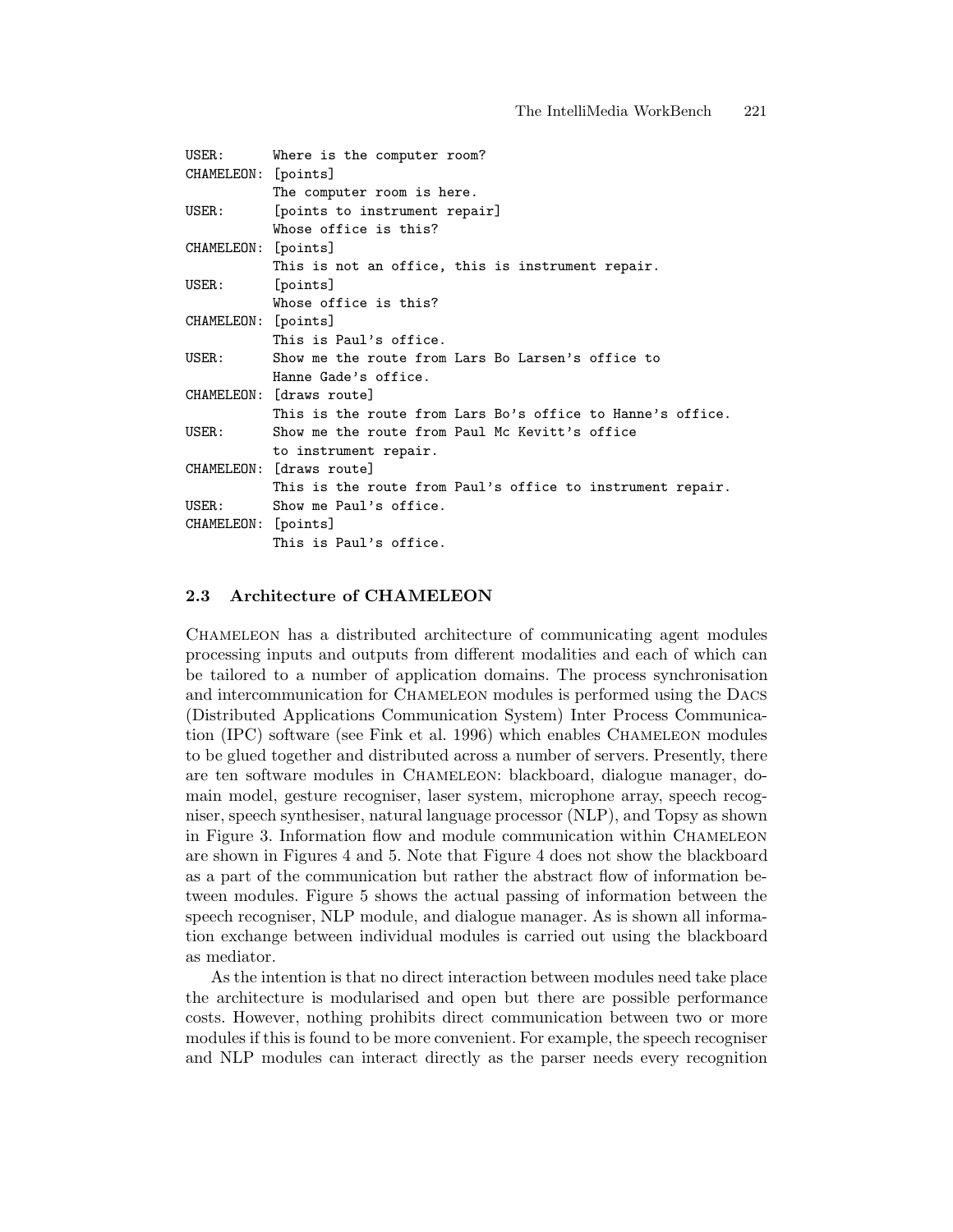

Fig. 3. Architecture of CHAMELEON.



Fig. 4. Information Flow and Module Communication.

result anyway and at present no other module has use for output from the speec<sup>h</sup> recogniser. The blackboard and dialogue manager form the kernel of CHAMELEON. We shall now give a brief description of each module.

The blackboard stores semantic representations produced by each of the other modules and keeps <sup>a</sup> history of these over the course of an interaction. All modules communicate through the exchange of semantic representations with each other or the blackboard. Semantic representations are frames in the spirit of Minsky (1975) and our frame semantics consists of (1) input, (2) output, and (3) integration frames for representing the meaning of intended user input and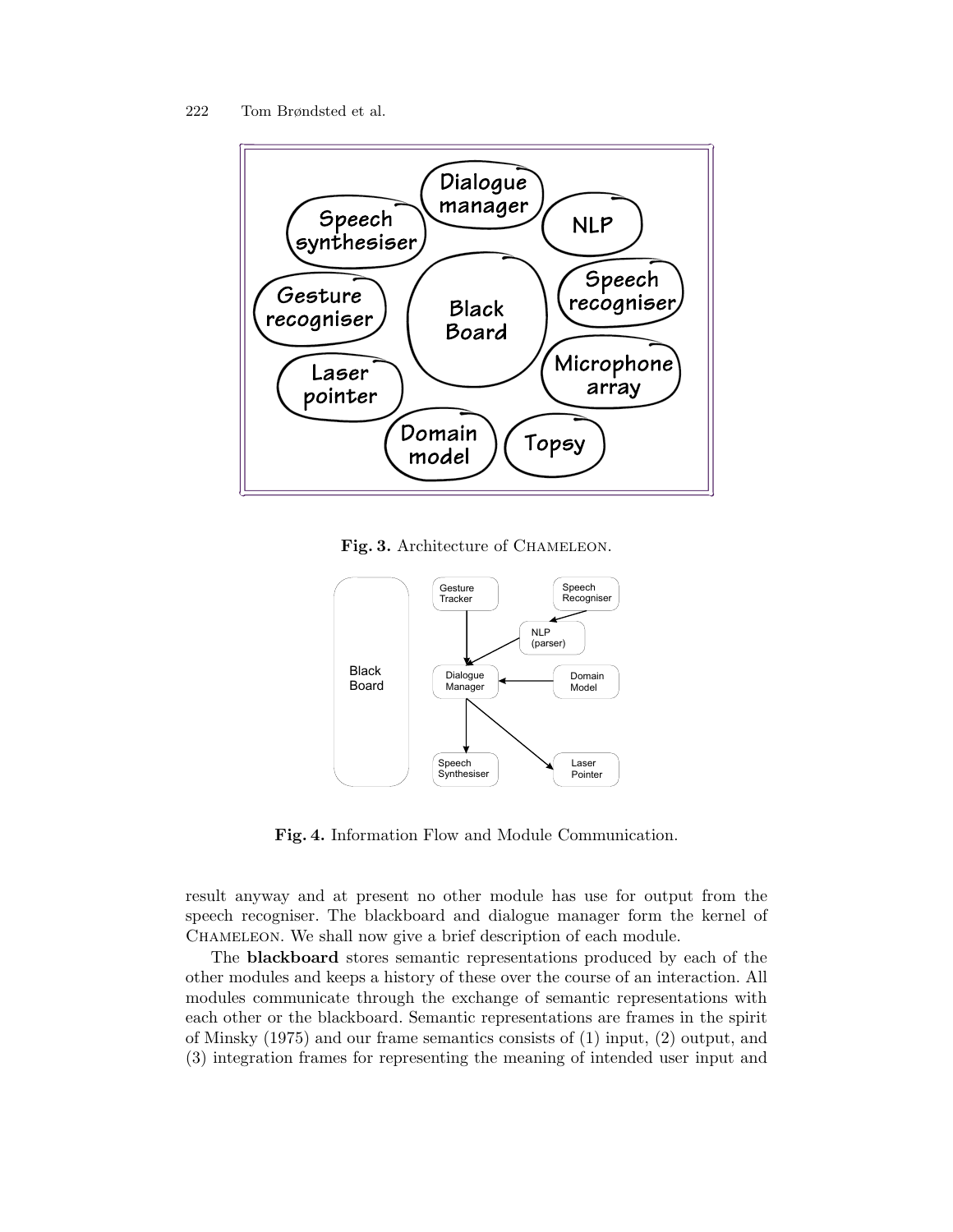

Fig. 5. Information Flow with the Blackboard.

system output. The intention is that all modules in the system will produce and read frames. Frames are coded in CHAMELEON as messages built of predicateargument structures following the BNF definition given in Appendix A. The frame semantics was presented in Mc Kevitt and Dalsgaard (1997) and for the sample dialogue given in Section 2.2. CHAMELEON's actual blackboard history in terms of frames (messages) is shown in Appendix B.

The dialogue manager makes decisions about which actions to take and accordingly sends commands to the output modules (laser and speech synthesiser) via the blackboard. At present the functionality of the dialogue manager is to integrate and react to information coming in from the speech/NLP and gesture modules and to sending synchronised commands to the laser system and the speech synthesiser modules. Phenomena such as managing clarification subdialogues where Chameleon has to ask questions are not included at present. It is hoped that in future prototypes the dialogue manager will enact more complex decision taking over semantic representations from the blackboard using, for example, the HUGIN software tool (Jensen (F.) 1996) based on Bayesian Networks (Jensen (F.V.) 1996).

The domain model contains a database of all locations and their functionality, tenants and coordinates. The model is organised in a hierarchical structure: areas, buildings and rooms. Rooms are described by an identifier for the room (room number) and the type of the room (office, corridor, toilet, etc.). The model includes functions that return information about a room or a person. Possible inputs are coordinates or room number for rooms and name for persons, but in principle any attribute can be used as key and any other attribute can be returned. Furthermore, a path planner is provided, calculating the shortest route between two locations.

A design principle of imposing as few physical constraints as possible on the user (e.g. data gloves or touch screens) leads to the inclusion of a vision based gesture recogniser. Currently, it tracks a pointer via a camera mounted in the ceiling. Using one camera, the gesture recogniser is able to track 2D point-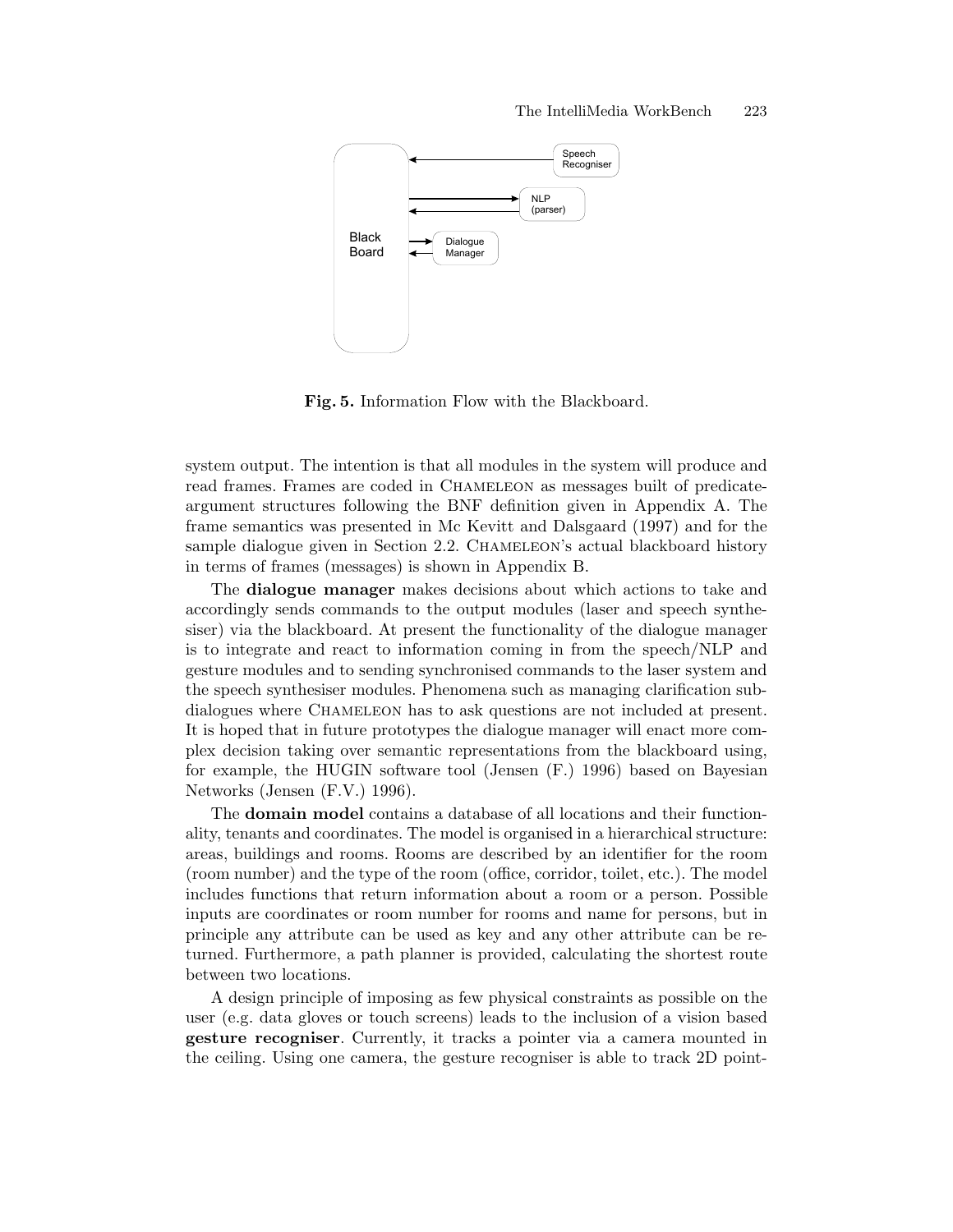ing gestures in real time. Only two gestures are recognised at present: pointing and not-pointing. The recognition of other more complex kinds of gestures like marking an area and indicating a direction (with hands and fingers) will be incorporated in the next prototype.

The camera continuously captures images which are digitised by a framegrabber. From each digitised image the background is subtracted leaving only the motion (and some noise) within this image. This motion is analysed in order to find the direction of the pointing device and its tip. By temporal segmenting of these two parameters, a clear indication of the position the user is pointing to at a given time is found. The error of the tracker is less than one pixel (through an interpolation process) for the pointer.

A laser system acts as a 'system pointer'. It can be used for pointing to positions, drawing lines and displaying text. The laser beam is controlled in real-time (30 kHz). It can scan frames containing up to 600 points with a refresh rate of 50 Hz thus drawing very steady images on surfaces. It is controlled by a standard Pentium PC host computer. The pointer tracker and the laser pointer have been carefully calibrated so that they can work together. An automatic calibration procedure has been set up involving both the camera and laser where they are tested by asking the laser to follow the pointer.

A microphone array (Leth-Espensen and Lindberg 1996) is used to locate sound sources, e.g. a person speaking. Depending upon the placement of a maximum of 12 microphones it calculates sound source positions in 2D or 3D. It is based on measurement of the delays with which a sound wave arrives at the different microphones. From this information the location of the sound source can be identified. Another application of the array is to use it to focus at a specific location thus enhancing any acoustic activity at that location. This module is in the process of being incorporated into CHAMELEON.

Speech recognition is handled by the grapHvite real-time continuous speech recogniser (Power et al. 1997). It is based on HMMs (Hidden Markov Models) of triphones for acoustic decoding of English or Danish. The recognition process focuses on recognition of speech concepts and ignores non content words or phrases. A finite state network describing phrases is created by hand in accordance with the domain model and the grammar for the natural language parser. The latter can also be performed automatically by a grammar converter in the NLP module. The speech recogniser takes speech signals as input and produces text strings as output. Integration of the latest CPK speech recogniser (Christensen et al. 1998) which is under development is being considered.

We use the Infovox Text-To-Speech (TTS) speech synthesiser which at present is capable of synthesising Danish and English (Infovox 1994). It is a rule based formant synthesiser and can simultaneously cope with multiple languages, e.g. pronounce a Danish name within an English utterance. Infovox takes text as input and produces speech as output. Integration of the CPK speech synthesiser (Nielsen et al. 1997) which is under development for English is being considered.

Natural language processing is based on a compound feature based (socalled unification) grammar formalism for extracting semantics from the one-best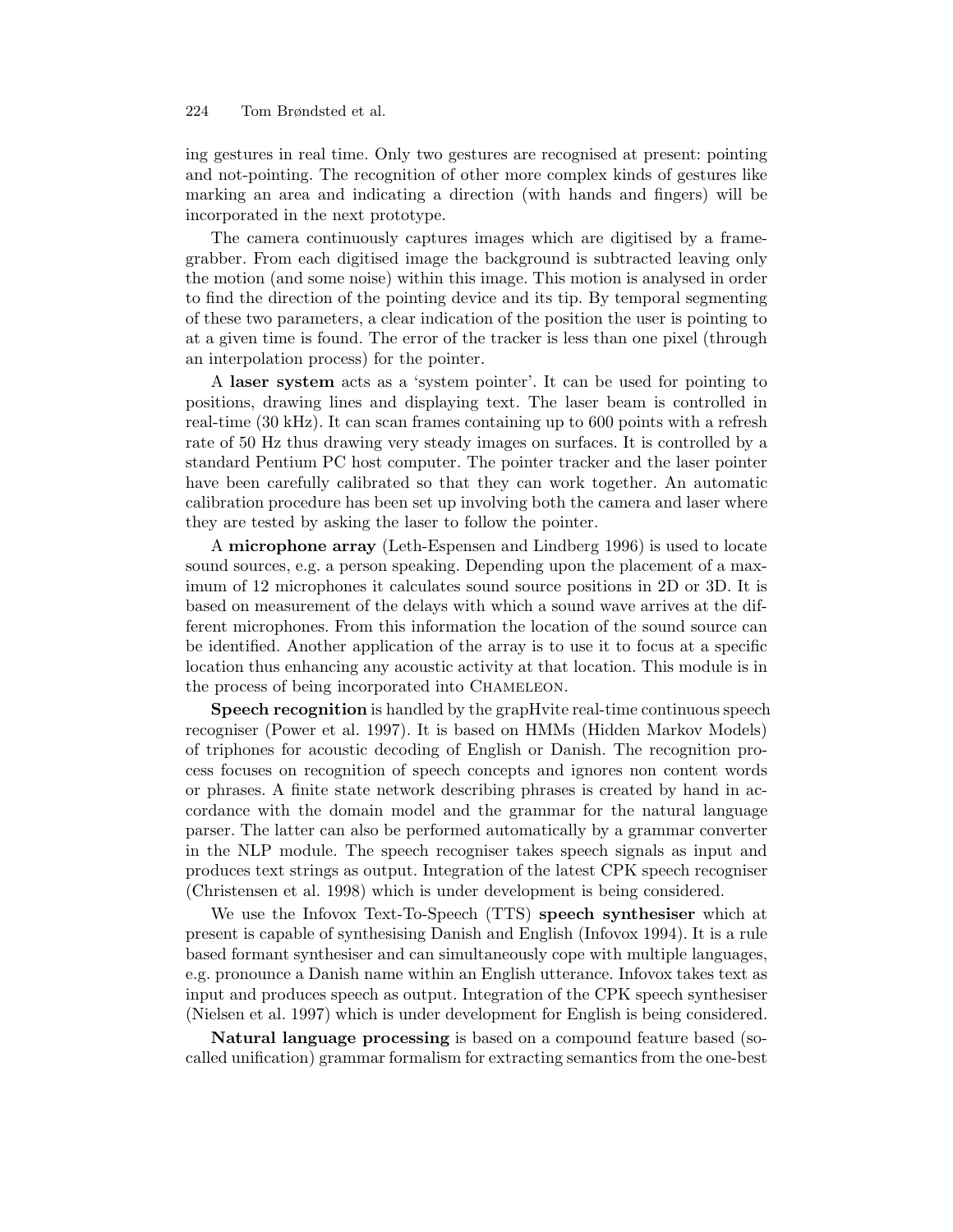utterance text output from the speech recogniser (Brøndsted 1998). The parser carries out a syntactic constituent analysis of input and subsequently maps values into semantic frames. The rules used for syntactic parsing are based on a subset of the EUROTRA formalism, i.e. in terms of lexical rules and structure building rules (Bech 1991). Semantic rules define certain syntactic subtrees and which frames to create if the subtrees are found in the syntactic parse trees. The natural language generator is currently under construction and at present generation is conducted by using canned text.

The basis of the Phase Web paradigm (Manthey 1998), and its incarnation in the form of a program called "Topsy", is to represent knowledge and behaviour in the form of hierarchical relationships between the mutual exclusion and co-occurrence of events. In AI parlance, Topsy is a distributed, associative, continuous-action, dynamic partial-order planner that learns from experience. Relative to MultiMedia, integrating independent data from multiple media begins with noticing that what ties otherwise independent inputs together is the fact that they occur simultaneously. This is also Topsy's basic operating principle, but this is further combined with the notion of mutual exclusion, and thence to hierarchies of such relationships (Manthey 1998).

#### 2.4 DACS

DACS is currently the communications system for CHAMELEON and the Intelli-Media WorkBench and is used to glue all the modules together enabling communication between them. Applications of Chameleon typically consist of several interdependent modules, often running on separate machines or even dedicated hardware. This is indeed the case for the IntelliMedia WorkBench application. Such distributed applications have a need to communicate in various ways. Some modules feed others in the sense that all generated output from one is treated further by another. In the Campus Information System all modules report their output to the blackboard where it is stored. Although our intention is currently to direct all communication through the blackboard, we could just as well have chosen to simultaneously transfer output to several modules. For example, utterances collected by the speech recogniser can be sent to the blackboard but also sent simultaneously to the NLP module which may become relevant when efficiency is an important issue.

Another kind of interaction between processes is through remote procedure calls (RPCs), which can be either synchronous or asynchronous. By synchronous RPCs we understand procedure calls where we want immediate feedback, that is, the caller stops execution and waits for an answer to the call. In the Campus Information System this could be the dialogue manager requesting the last location to which a pointing event occurred. In the asynchronous RPC, we merely submit a request and carry on with any other task. This could be a request to the speech synthesiser to produce an utterance for the user or to the laser to point to some specific location. These kinds of interaction should be available in a uniform way in a heterogeneous environment, without specific concern about what platform the sender and receiver run on.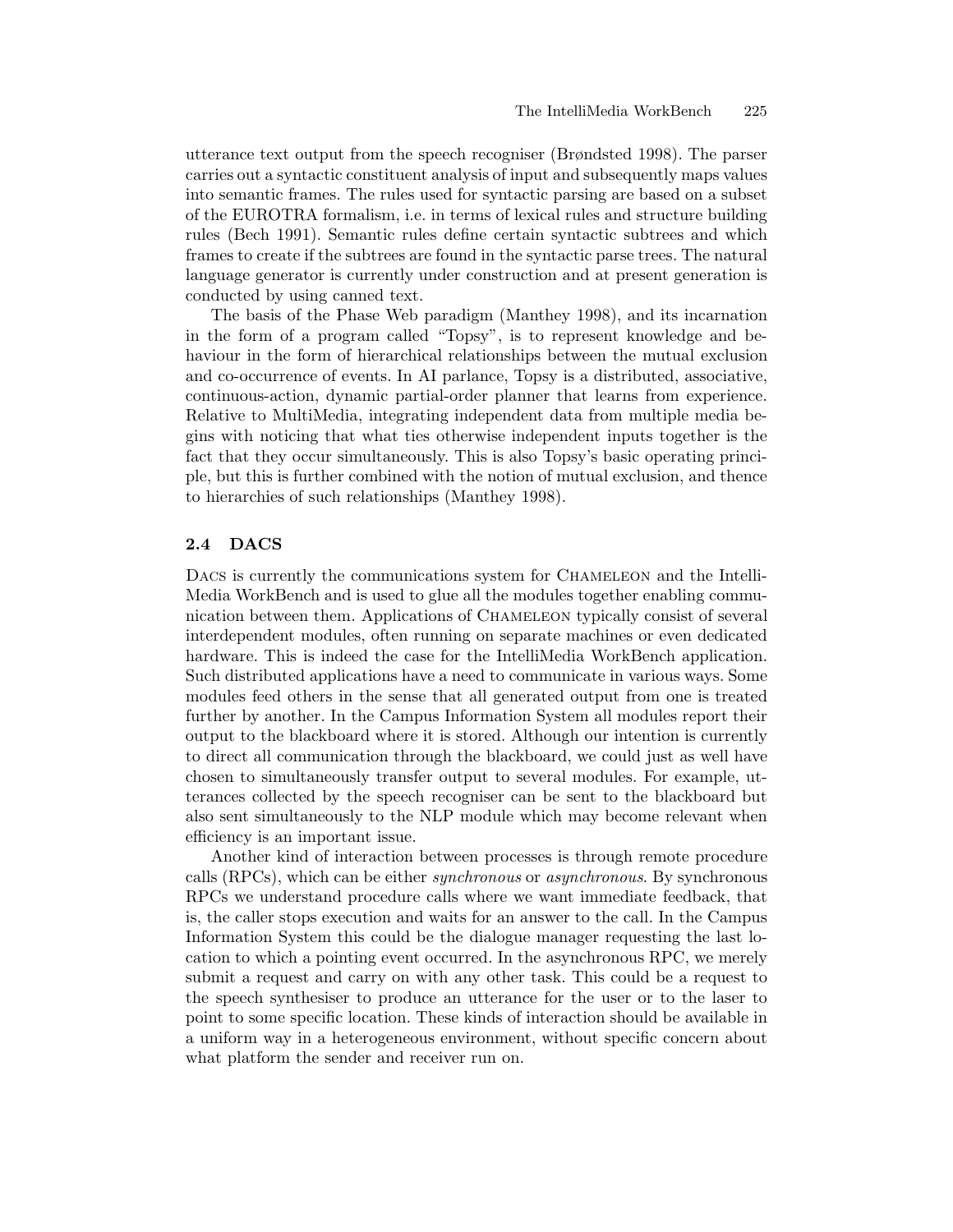All these facilities are provided by the Distributed Applications Communication System (Dacs) developed at the University of Bielefeld, Germany (Fink et al. 1995, 1996), where it was designed as part of a larger research project developing an IntelliMedia platform (Rickheit and Wachsmuth 1996) discussed further in the next section. Dacs uses a communication demon on each participating machine that runs in user mode, allows multiple users to access the system simultaneously and does not provide a virtual machine dedicated to a single user. The demon acts as a router for all internal traffic and establishes connections to demons on remote machines. Communication is based on simple asynchronous message passing with some extensions to handle dynamic reconfigurations of the system during runtime. Dacs also provides on top more advanced communication semantics like RPCs (synchronous and asynchronous) and demand streams for handling data parts in continuous data streams. All messages transmitted are recorded in a Network Data Representation which includes type and structure information. Hence, it is possible to inspect messages at any point in the system and to develop generic tools that can handle any kind of data. Dacs uses Posix threads to handle connections independently in parallel. A database in a central name service stores the system configuration to keep the network traffic low during dynamic reconfigurations. A Dacs Debugging Tool (DDT) allows inspection of messages before they are delivered, monitoring configurations of the system, and status on connections.

### 3 Relation to Other Work

Situated Artificial Communicators (SFB-360) (Rickheit and Wachsmuth 1996) is a collaborative research project at the University of Bielefeld, Germany which focuses on modelling that which a person performs when with a partner he cooperatively solves a simple assembly task in a given situation. The object chosen is a model airplane (Baufix) to be constructed by a robot from the components of a wooden building kit with instructions from a human. SFB-360 includes equivalents of the modules in CHAMELEON although there is no learning module competitor to Topsy. What SFB-360 gains in size it may loose in integration, i.e. it is not clear yet that all the technology from the subprojects have been fitted together and in particular what exactly the semantic representations passed between the modules are. The Dacs process communication system currently used in Chameleon is a useful product from SFB-360.

Gandalf is a communicative humanoid which interacts with users in MultiModal dialogue through using and interpreting gestures, facial expressions, body language and spoken dialogue (Thórisson 1997). Gandalf is an application of an architecture called Ymir which includes perceptual integration of multimodal events, distributed planning and decision making, layered input analysis and motor-control with human-like characteristics and an inherent knowledge of time. Ymir has a blackboard architecture and includes modules equivalent to those in Chameleon. However, there is no vision/image processing module in the sense of using cameras since gesture tracking is done with the use of a data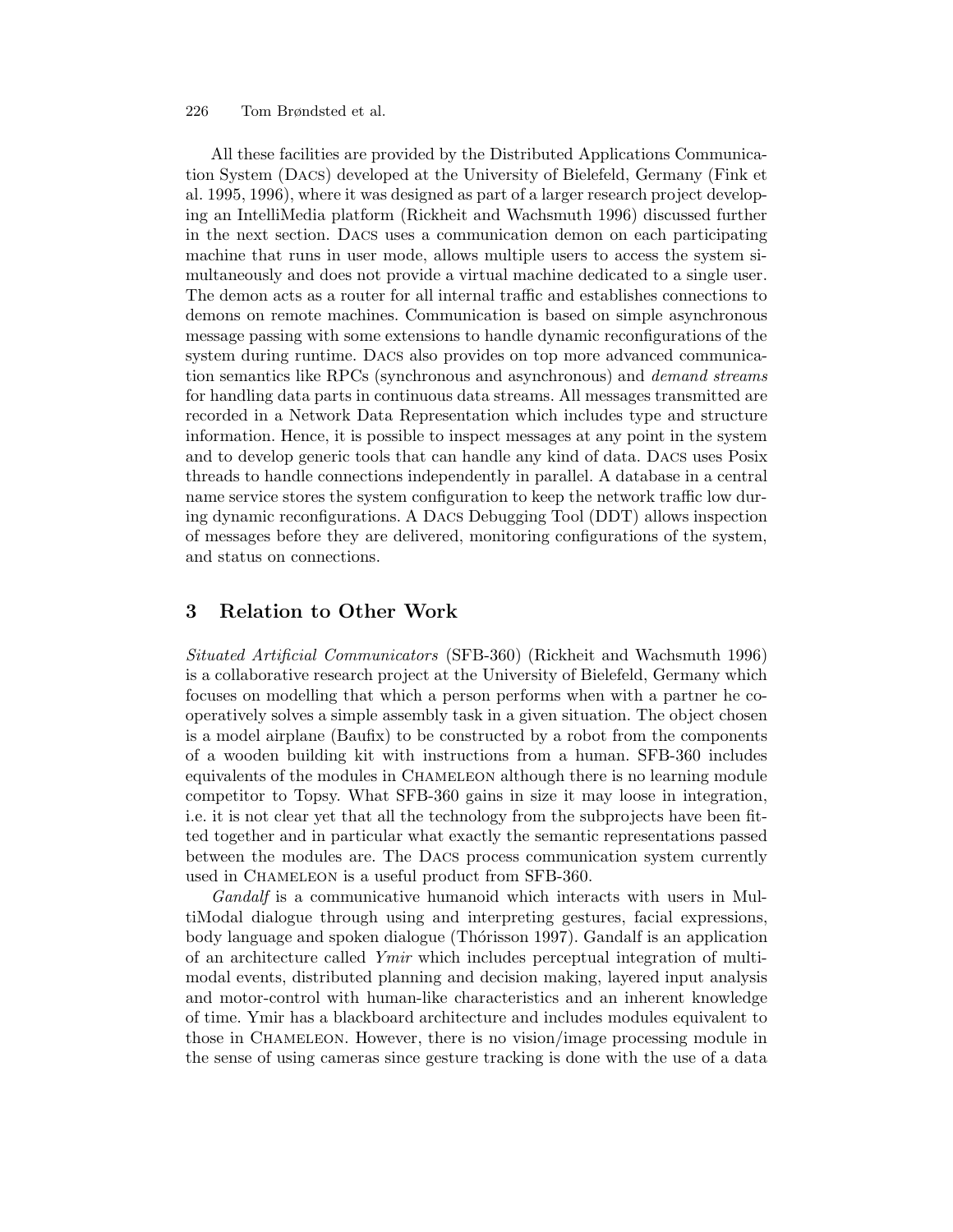glove and body tracking suit and an eye tracker is used for detecting the user's eye gaze. However, it is anticipated that Ymir could easily handle the addition of such a vision module if one were needed. Ymir has no learning module equivalent to Topsy. Ymir's architecture is even more distributed than Chameleon's with many more modules interacting with each other. Ymir's semantic representation is much more distributed with smaller chunks of information than our frames being passed between modules.

Aesopworld is an integrated comprehension and generation system for integration of vision, language and motion (Okada 1997). It includes a model of mind consisting of nine domains according to the contents of mental activities and five levels along the process of concept formation. The system simulates the protagonist or fox of an Aesop fable, "The Fox and the Grapes", and his mental and physical behaviour are shown by graphic displays, a voice generator, and a music generator which expresses his emotional states. AESOPWORLD has an agent-based distributed architecture and also uses frames as semantic representations. It has many modules in common with Chameleon although again there is no vision input to AESOPWORLD which uses computer graphics to depict scenes. Aesopworld has an extensive planning module but conducts more traditional planning than CHAMELEON's Topsy.

The Interact project (Waibel et al. 1996) involves developing MultiModal Human Computer Interfaces including the modalities of speech, gesture and pointing, eye-gaze, lip motion and facial expression, handwriting, face recognition and tracking, and sound localisation. The main concern is with improving recognition accuracies of modality-specific component processors as well as developing optimal combinations of multiple input signals to deduce user intent more reliably in cross-modal speech acts. INTERACT also uses a frame representation for integrated semantics from gesture and speech and partial hypotheses are developed in terms of partially filled frames. The output of the interpreter is obtained by unifying the information contained in the partial frames. Although Waibel et al. present sophisticated work on multimodal interfaces it is not clear that they have developed an integrated platform which can be used for developing multimodal applications.

## 4 Conclusion and Future Work

We have described the architecture and functionality of CHAMELEON: an open, distributed architecture with ten modules glued into a single platform using the Dacs communication system. We described the IntelliMedia WorkBench application, a software and physical platform where a user can ask for information about things on a physical table. The current domain is a Campus Information System where 2D building plans are placed on the table and the system provides information about tenants, rooms and routes and can answer questions like Whose office is this? in real time. CHAMELEON fulfils the goal of developing a general platform for integration of at least language/vision processing which can be used for research but also for student projects as part of the Master's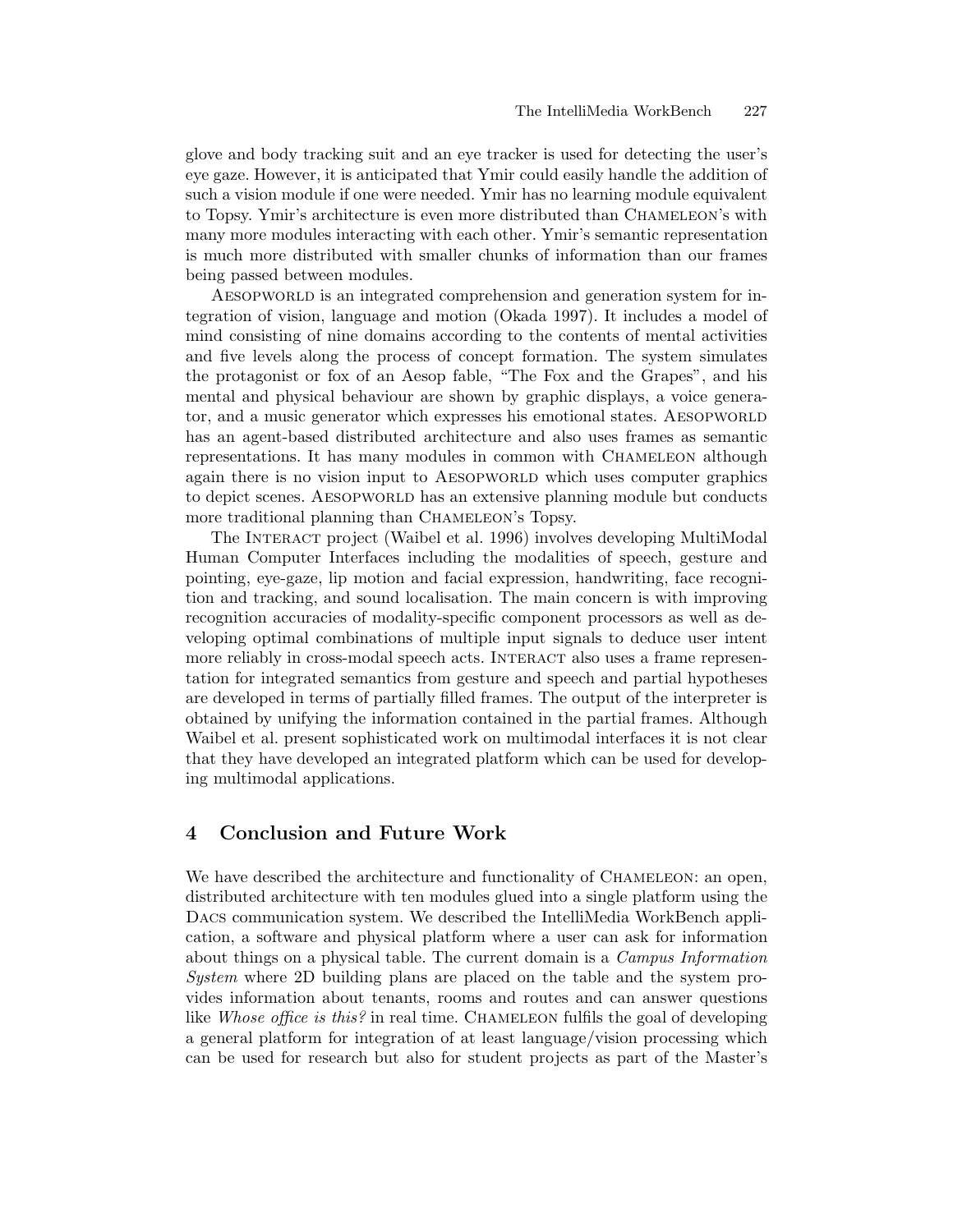degree education. More details on Chameleon and the IntelliMedia WorkBench can be found in Brøndsted et al. (1998).

There are a number of avenues for future work with Chameleon. We would like to process dialogue that includes examples of (1) spatial relations and (2) anaphoric reference. It is hoped that more complex decision taking can be introduced to operate over semantic representations in the dialogue manager or blackboard using, for example, the HUGIN software tool (Jensen (F.) 1996) based on Bayesian Networks (Jensen (F.V.) 1996). The gesture module will be augmented so that it can handle gestures other than pointing. Topsy will be asked to do more complex learning and processing of input/output from frames. The microphone array has to be integrated into CHAMELEON and set to work. Also, at present Chameleon is static and it might be interesting to see how it performs whilst being integrated with a web-based virtual or real robot or as part of an intellimedia videoconferencing system where multiple users can direct cameras through spoken dialogue and gesture. A miniature version of this idea has already been completed as a student project (Bakman et al. 1997).

Intelligent MultiMedia will be important in the future of international computing and media development and IntelliMedia 2000+ at Aalborg University, Denmark brings together the necessary ingredients from research, teaching and links to industry to enable its successful implementation. Our CHAMELEON platform and IntelliMedia WorkBench application are ideal for testing integrated processing of language and vision for the future of SuperinformationhighwayS.

#### Acknowledgements

This opportunity is taken to acknowledge support from the Faculty of Science and Technology, Aalborg University, Denmark and Paul Mc Kevitt would also like to acknowledge the British Engineering and Physical Sciences Research Council (EPSRC) for their generous funded support under grant B/94/AF/1833 for the Integration of Natural Language, Speech and Vision Processing (Advanced Fellow).

## References

- Bakman, L., M. Blidegn, T.D. Nielsen, and S. Carrasco Gonzalez (1997) *NIVICO - Natural Interface for VIdeo COnferencing*. Project Report (8th Semester), Department of Communication Technology, Institute for Electronic Systems, Aalborg University, Denmark.
- Bech, A. (1991) Description of the EUROTRA framework. In *The Eurotra Formal Specifications, Studies in Machine Translation and Natural Language Processing*, C. Copeland, J. Durand, S. Krauwer, and B. Maegaard (Eds), Vol. 2, 7-40. Luxembourg: Office for Official Publications of the Commission of the European Community.

Brøndsted, T. (1998) *nlparser*. http://www.kom.auc.dk/˜tb/nlparser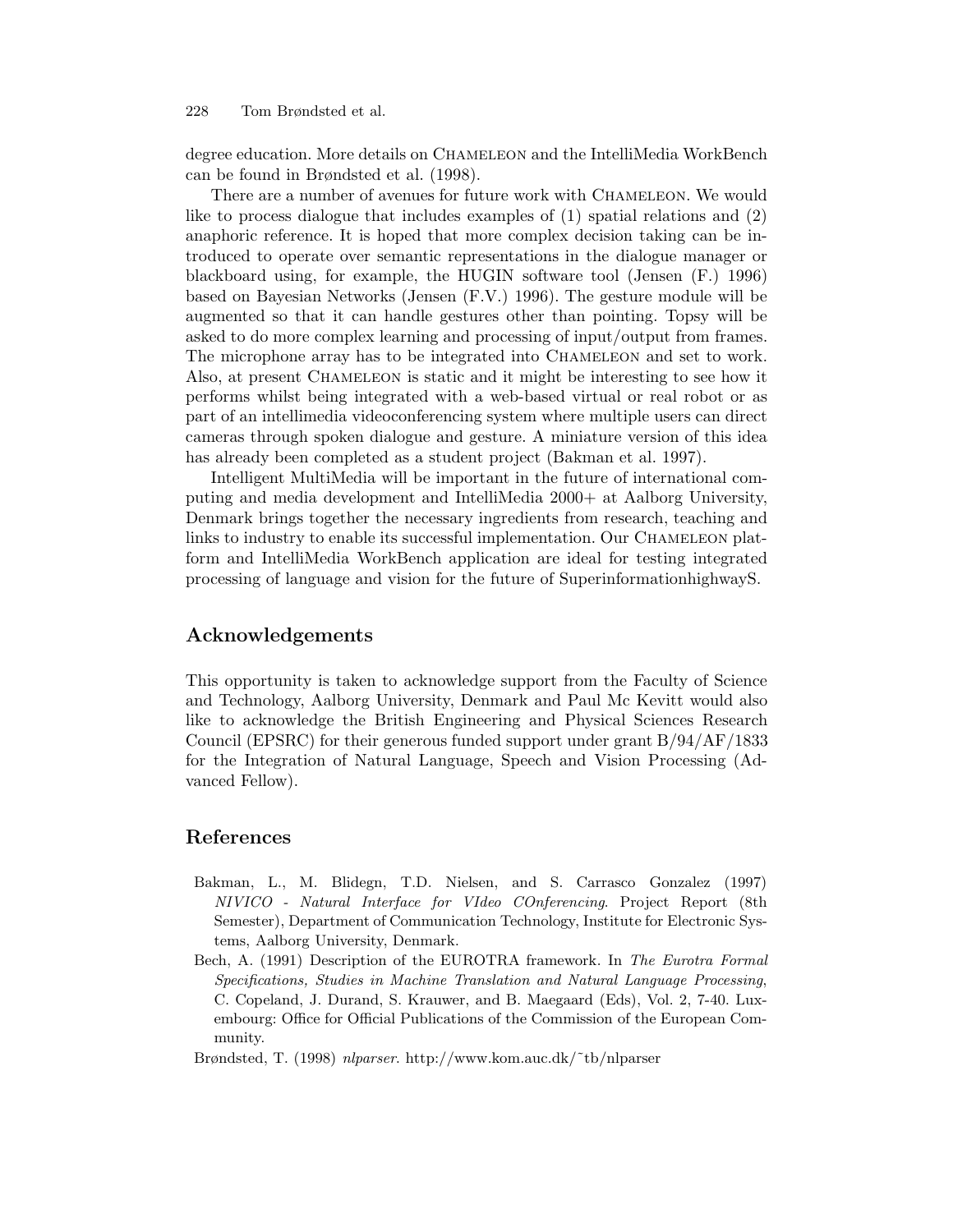- Brøndsted, T., P. Dalsgaard, L.B. Larsen, M. Manthey, P. Mc Kevitt, T.B. Moeslund, and K.G. Olesen (1998) *A platform for developing Intelligent MultiMedia applications*. Technical Report R-98-1004, Center for PersonKommunikation (CPK), Institute for Electronic Systems (IES), Aalborg University, Denmark, May.
- Christensen, H., B. Lindberg, and P. Steingrimsson (1998) *Functional specification of the CPK Spoken LANGuage recognition research system (SLANG)*. Center for PersonKommunikation, Aalborg University, Denmark, March.
- CPK Annual Report (1998) *CPK Annual Report*. Center for PersonKommunikation (CPK), Fredrik Bajers Vej 7-A2, Institute for Electronic Systems (IES), Aalborg University, DK-9220, Aalborg, Denmark.
- Denis, M. and M. Carfantan (Eds.) (1993) *Images et langages: multimodalité et modelisation cognitive*. Actes du Colloque Interdisciplinaire du Comité National de la Recherche Scientifique, Salle des Conférences, Siège du CNRS, Paris, April.
- Fink, G.A., N. Jungclaus, H. Ritter, and G. Sagerer (1995) A communication framework for heterogeneous distributed pattern analysis. In *Proc. International Conference on Algorithms and Applications for Parallel Processing*, V. L. Narasimhan (Ed.), 881-890. IEEE, Brisbane, Australia.
- Fink, G.A., N. Jungclaus, and F. Kummert, H. Ritter, and G. Sagerer (1996) A distributed system for integrated speech and image understanding. In *Proceedings of the International Symposium on Artificial Intelligence*, Rogelio Soto (Ed.), 117- 126. Cancun, Mexico.
- Infovox (1994) *INFOVOX: Text-to-speech converter user's manual (version 3.4)*. .Solna, Sweden: Telia Promotor Infovox AB
- Jensen, F.V. (1996) *An introduction to Bayesian Networks*. London, England: UCL Press.
- Jensen, F. (1996) Bayesian belief network technology and the HUGIN system. In *Proceedings of UNICOM seminar on Intelligent Data Management*, Alex Gammerman (Ed.), 240-248. Chelsea Village, London, England, April.
- Kosslyn, S.M. and J.R. Pomerantz (1977) Imagery, propositions and the form of internal representations. In *Cognitive Psychology*, 9, 52-76.
- Leth-Espensen, P. and B. Lindberg (1996) Separation of speech signals using eigenfiltering in a dual beamforming system. In *Proc. IEEE Nordic Signal Processing Symposium (NORSIG)*, Espoo, Finland, September, 235-238.
- Manthey, M.J. (1998) The Phase Web Paradigm. In *International Journal of General Systems, special issue on General Physical Systems Theories*, K. Bowden (Ed.). in press.
- Mc Kevitt, P. (1994) Visions for language. In *Proceedings of the Workshop on Integration of Natural Language and Vision processing*, Twelfth American National Conference on Artificial Intelligence (AAAI-94), Seattle, Washington, USA, August, 47-57.
- Mc Kevitt, P. (Ed.) (1995/1996) *Integration of Natural Language and Vision Processing (Vols. I-IV)*. Dordrecht, The Netherlands: Kluwer-Academic Publishers.
- Mc Kevitt, P. (1997) SuperinformationhighwayS. In *"Sprog og Multimedier" (Speech and Multimedia)*, Tom Brøndsted and Inger Lytje (Eds.), 166-183, April 1997. Aalborg, Denmark: Aalborg Universitetsforlag (Aalborg University Press).
- Mc Kevitt, P. and P. Dalsgaard (1997) A frame semantics for an IntelliMedia Tour-Guide. In *Proceedings of the Eighth Ireland Conference on Artificial Intelligence*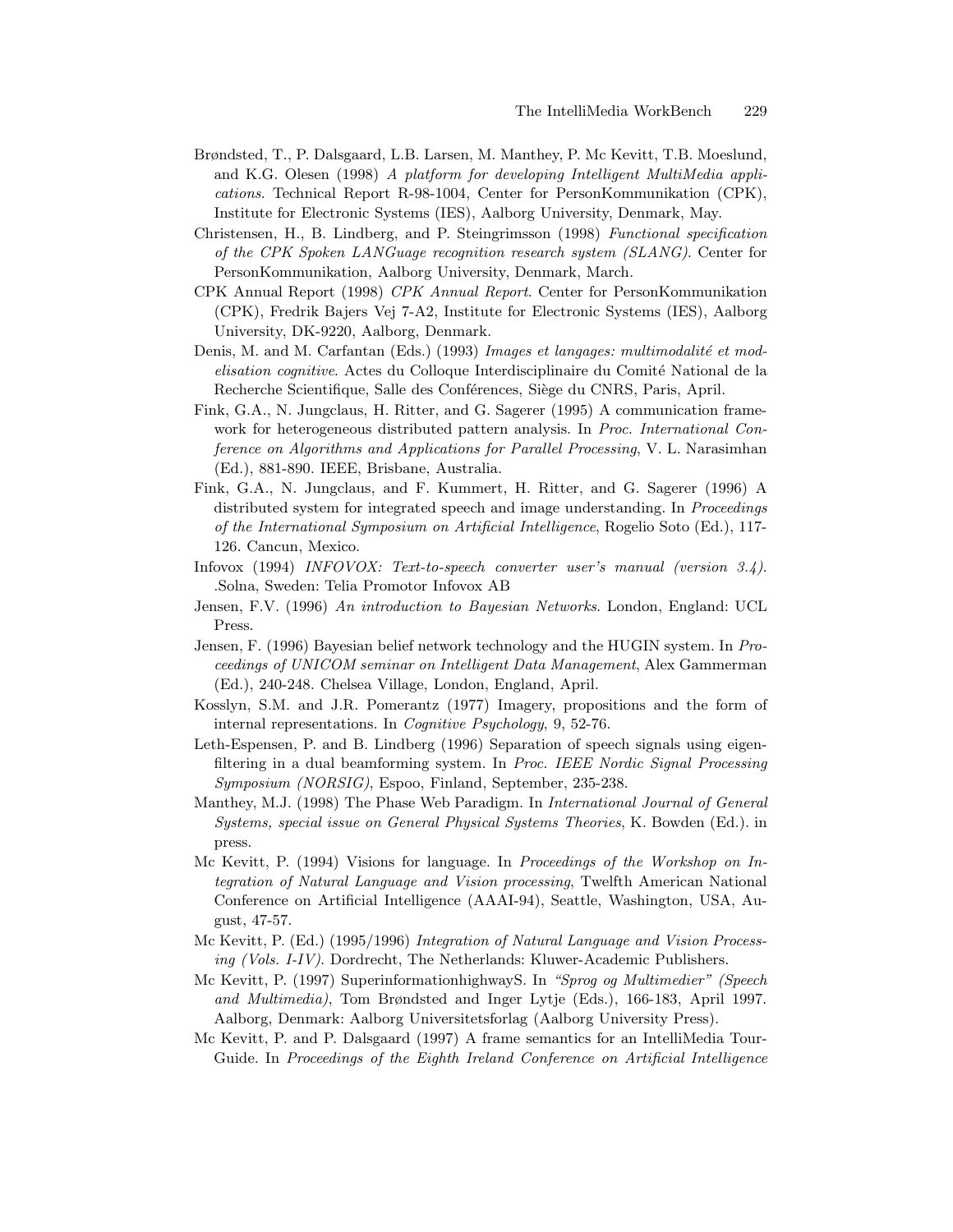*(AI-97), Volume 1*, 104-111. University of Uster, Magee College, Derry, Northern Ireland, September.

- Minsky, M. (1975) A framework for representing knowledge. In *The Psychology of Computer Vision*, P.H. Winston (Ed.), 211-217. New York: McGraw-Hill.
- Nielsen, C., J. Jensen, O. Andersen, and E. Hansen (1997) *Speech synthesis based on diphone concatenation*. Technical Report, No. CPK971120-JJe (in confidence), Center for PersonKommunikation, Aalborg University, Denmark.
- Okada, N. (1997) Integrating vision, motion and language through mind. In *Proceedings of the Eighth Ireland Conference on Artificial Intelligence (AI-97), Volume 1*, 7-16. University of Uster, Magee, Derry, Northern Ireland, September.
- Pentland, A. (Ed.) (1993) *Looking at people: recognition and interpretation of human action*. IJCAI-93 Workshop (W28) at The 13th International Conference on Artificial Intelligence (IJCAI-93), Chambéry, France, August.
- Power, K., C. Matheson, D. Ollason, and R. Morton (1997) *The grapHvite book (version 1.0)*. Cambridge, England: Entropic Cambridge Research Laboratory Ltd..
- Pylyshyn, Z. (1973) What the mind's eye tells the mind's brain: a critique of mental imagery. In *Psychological Bulletin*, 80, 1-24.
- Rickheit, G. and I. Wachsmuth (1996) Collaborative Research Centre "Situated Artificial Communicators" at the University of Bielefeld, Germany. In *Integration of Natural Language and Vision Processing, Volume IV, Recent Advances*, Mc Kevitt, Paul (ed.), 11-16. Dordrecht, The Netherlands: Kluwer Academic Publishers.
- Thórisson, K.R. (1997) Layered action control in communicative humanoids. In *Proceedings of Computer Graphics Europe '97*, June 5-7, Geneva, Switzerland.
- Waibel, A., M.T. Vo, P. Duchnowski, and S. Manke (1996) Multimodal interfaces. In *Integration of Natural Language and Vision Processing, Volume IV, Recent Advances*, Mc Kevitt, Paul (Ed.), 145-165. Dordrecht, The Netherlands: Kluwer Academic Publishers.

# Appendix A

#### Syntax of Frames

The following BNF grammar defines a predicate-argument syntax for the form of messages (frames) appearing on Chameleon's implemented blackboard.

| FRAME.    | $: :=$ PREDICATE                        |
|-----------|-----------------------------------------|
| PREDICATE | ::= identifier(ARGUMENTS)               |
| ARGUMENTS | $: :=$ ARGUMENT<br>ARGUMENTS, ARGUMENT  |
| ARGUMENT  | $:=-$ CONSTANT<br>VARIABLE<br>PREDICATE |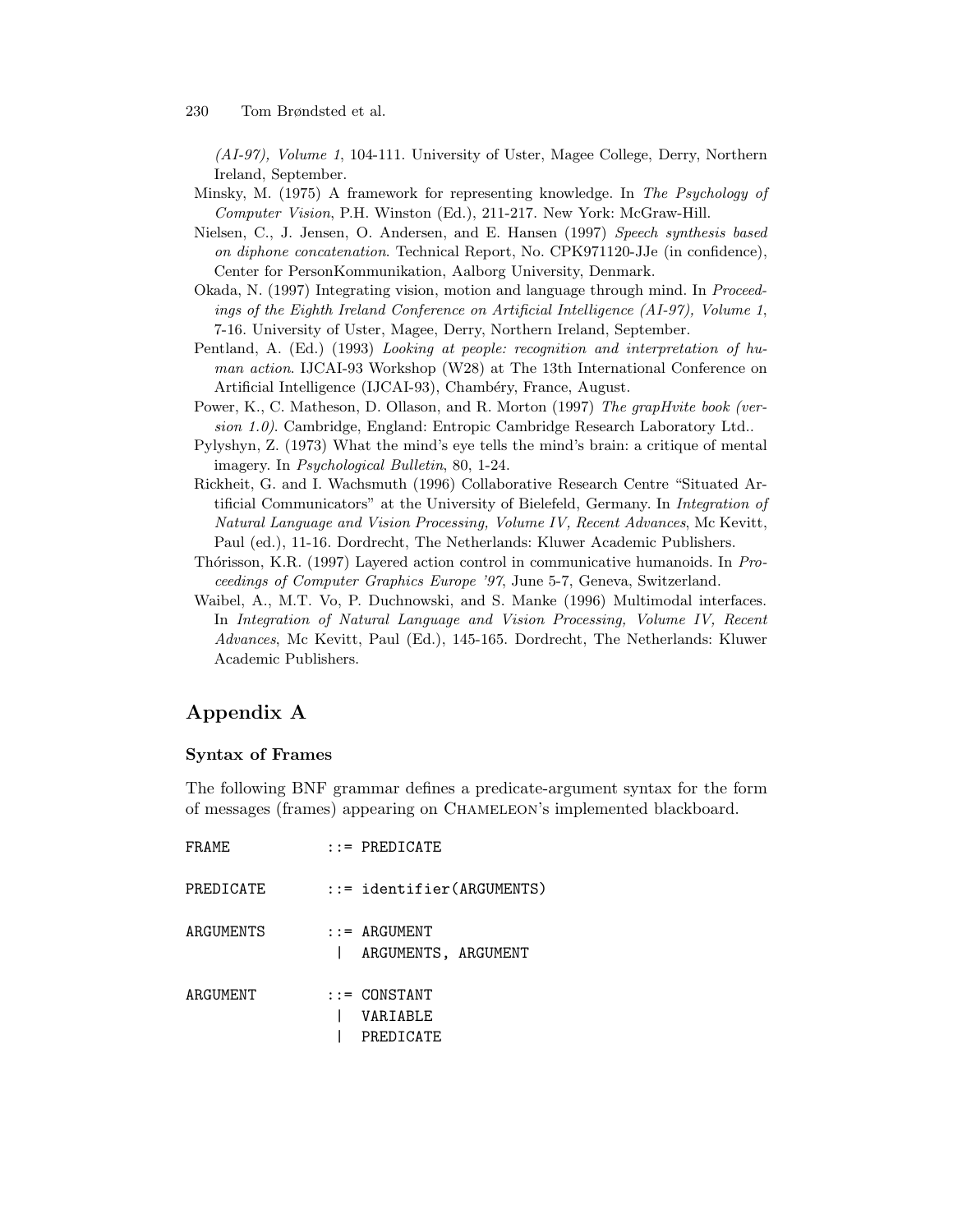| CONSTANT | $: :=$ identifier  |
|----------|--------------------|
|          | integer            |
|          | string             |
| VARIABLE | $::=$ \$identifier |

FRAME acts as start symbol, CAPITAL symbols are non-terminals, and terminals are lower-case or one of the four symbols ( ) , and \$. An identifier starts with a letter that can be followed by any number of letters, digits or  $\Box$ , an integer consists of a sequence of digits and a string is anything delimited by two "'s. Thus the alphabet consists of the letters, the digits and the symbols ( ) , and \$. A parser has been written in C which can parse the frames using this BNF definition.

# Appendix B

#### Blackboard in Practice

Here we show the complete blackboard (with all frames) as produced exactly by CHAMELEON for the example dialogue given in Section 2.

```
Received: nlp(intention(instruction(pointing)),location(person(tb),
type(office)),time(889524794))
which is passed on to dialog_manager
Received: dialog_manager(output(laser(point(coordinates(249,623))),
speech_synthesizer(utterance("This is Toms office"))))
Calling laser: laser(point(coordinates(249,623)))
Calling speech_synthesizer:
speech_synthesizer(utterance("This is Toms office"))
Received: nlp(intention(instruction(pointing)),location(person(tbm),
type(office)),time(889524818))
which is passed on to dialog_manager
Received: dialog_manager(output(laser(point(coordinates(278,623))),
speech_synthesizer(utterance("This is Thomass office"))))
Calling laser: laser(point(coordinates(278,623)))
Calling speech_synthesizer:
speech_synthesizer(utterance("This is Thomass office"))
```

```
Received: nlp(intention(query(where)),location(place(a2_221)),
time(889524831))
which is passed on to dialog_manager
Received: dialog_manager(output(laser(point(coordinates(132,500))),
speech_synthesizer(utterance("computer room is here"))))
Calling laser: laser(point(coordinates(132,500)))
Calling speech_synthesizer:
speech_synthesizer(utterance("computer room is here"))
```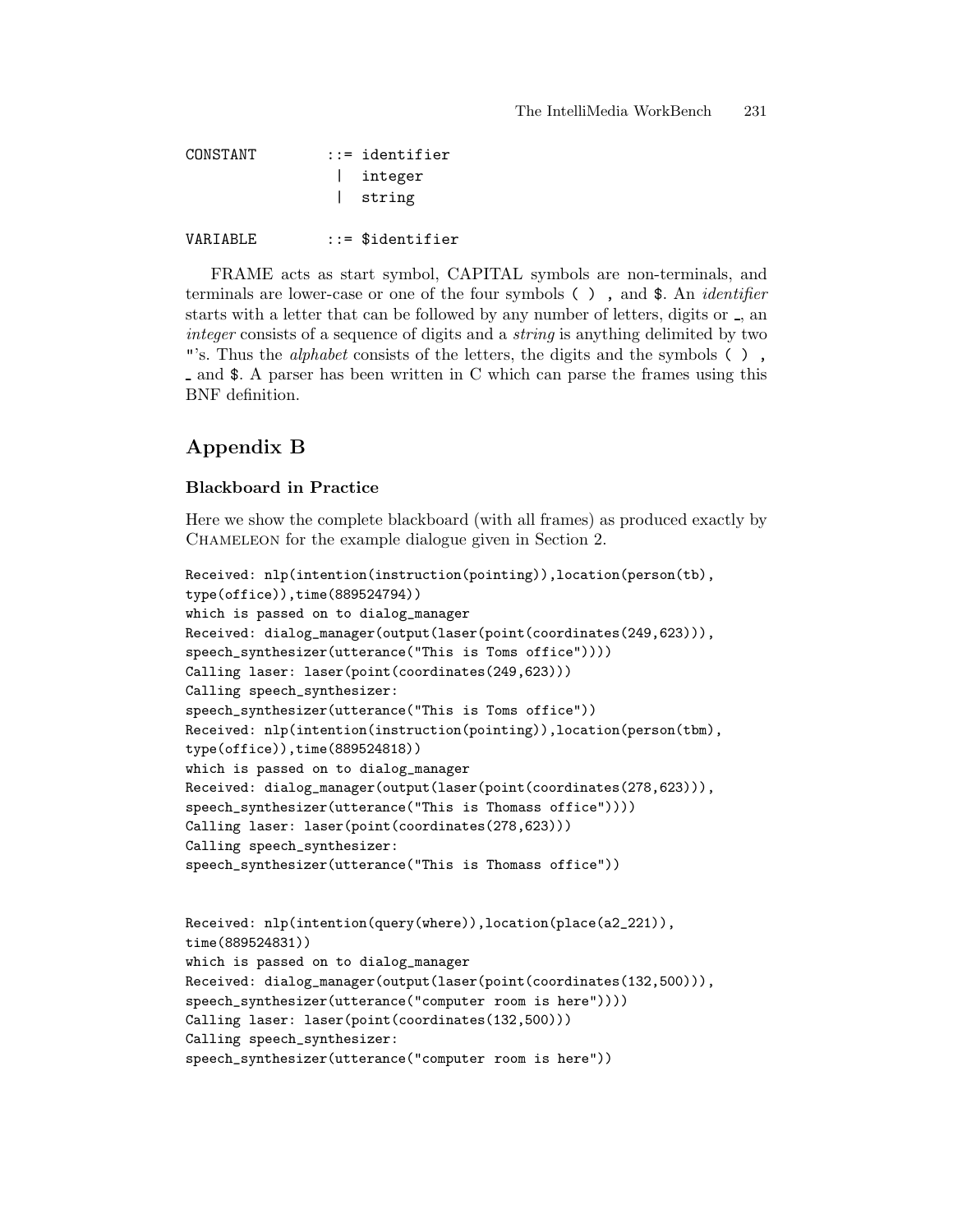```
Received: nlp(intention(query(who)),location(this($Deixis),
type(office)),time(889524864))
which is passed on to dialog_manager
Received: dialog_manager(output(laser(point(coordinates(658,546))),
speech_synthesizer(
utterance("This is not an office, this is instrument repair"))))
Calling laser: laser(point(coordinates(658,546)))
Calling speech_synthesizer:
speech_synthesizer(
utterance("This is not an office, this is instrument repair"))
```

```
Received: nlp(intention(query(who)),location(this($Deixis),
type(office)),time(889524885))
which is passed on to dialog_manager
Received: dialog_manager(output(laser(point(coordinates(223,568))),
speech_synthesizer(utterance("This is Pauls office"))))
Calling laser: laser(point(coordinates(223,568)))
Calling speech_synthesizer:
speech_synthesizer(utterance("This is Pauls office"))
```

```
Received: nlp(intention(instruction(show_route)),
source(location(person(lbl),type(office))),
destination(location(person(hg),type(office))),time(889524919))
which is passed on to dialog_manager
Received: dialog_manager(output(laser(route(
coordinates(278,585,278,603,249,603,220,603,197,603,197,623))),
speech_synthesizer(
utterance("This is the route from Lars Bos office to Hannes office"))))
Calling laser:
laser(route(
coordinates(278,585,278,603,249,603,220,603,197,603,197,623)))
Calling speech_synthesizer:
speech_synthesizer(
utterance("This is the route from Lars Bos office to Hannes office"))
```

```
Received: nlp(intention(instruction(show_route)),
source(location(person(pmck),
type(office))),destination(location(place(a2_105))),time(889524942))
which is passed on to dialog_manager
Received:
dialog_manager(output(laser(route(
coordinates(174,453,153,453,153,481,153,500,153,510,153,
540,153,569,153,599,153,603,184,603,197,603,220,603,249,
603,278,603,307,603,330,603,330,655,354,655,911,655,884,
```